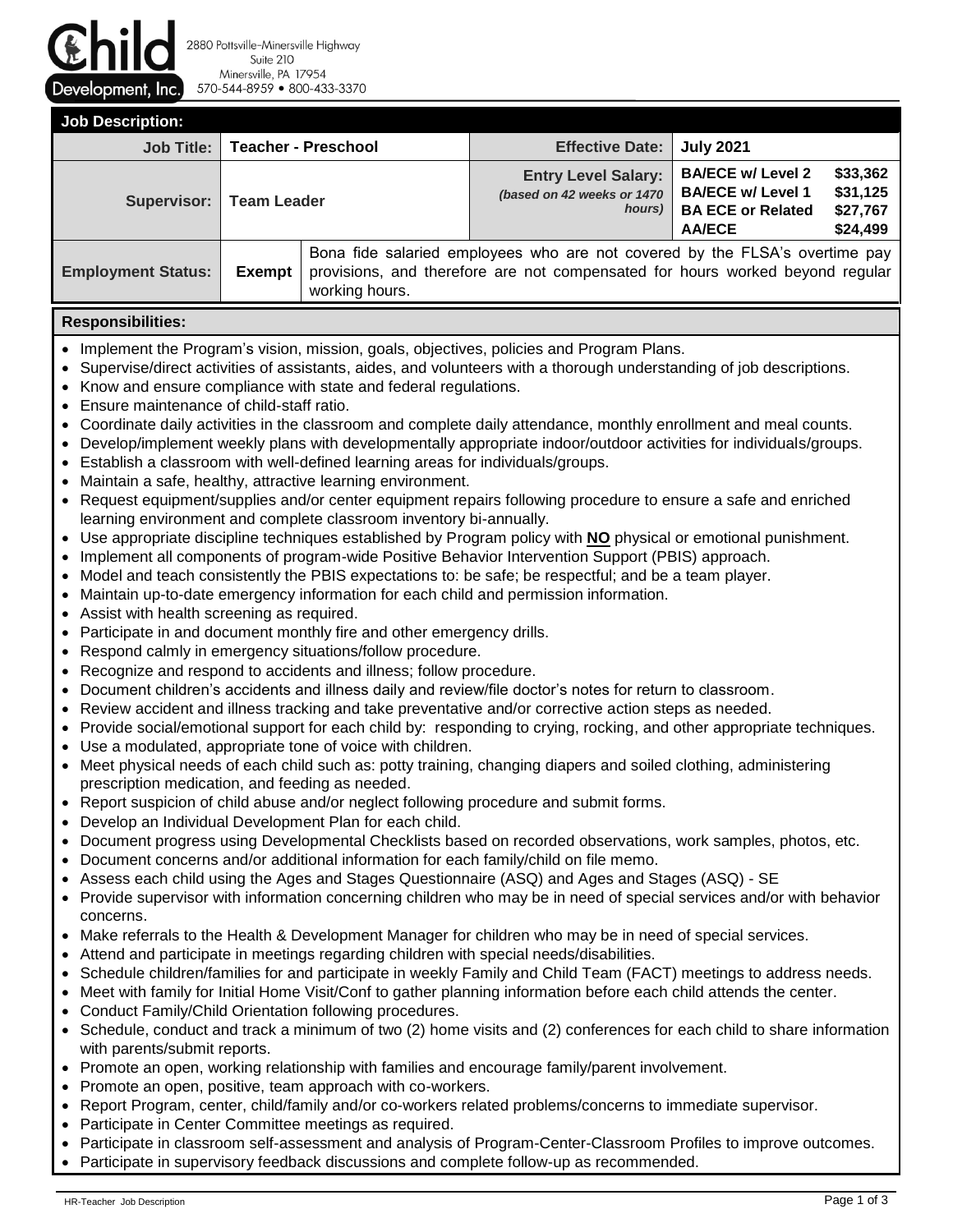# **Responsibilities:**

- Assist in the orientation/training of new staff and volunteers; provide feedback.
- Maintain safety of children being transported to/from center utilizing required child safety restraints and following Transportation and Pedestrian Safety procedures.
- Perform other duties as assigned by immediate supervisor and approved by the School Readiness Director.

#### **Qualifications: Education and Experience:** • BA/BS in Early Childhood Education with Level 1 Certification - *required* for Teachers in the PA PreK Counts Option and must meet requirements to obtain Level 2 Certification within timelines established by the PA Department of Education • BA/BS in Early Childhood Education - *preferred* for Head Start and Child Care Teachers • AA degree in Early Childhood Education and experience working with children/families - *minimum* for Teachers in Head Start and Child Care Options only

# **Skills:**

- Ability to take direction and follow through as expected.
- Ability to accept and exercise authority appropriately and make rational decisions.
- Ability to plan, assign and supervise the work of designated personnel.
- A patient and understanding manner with children.
- Ability to establish/maintain effective working relationships with children/families, co-workers, professional colleagues.
- Ability to recognize and respect confidentiality.
- Ability to effectively communicate in oral and written form.
- Ability to use technology for communication, record keeping, reporting, and monitoring Microsoft Office, Power point, Excel, and web based software.
- Physical and mental ability to supervise and assist children participating during indoor/outdoor activities which includes the use of gross motor equipment, walks, and field trips.
- Physical and mental ability to respond quickly to needs of children during daily activities and in emergency situations. Visual and auditory ability to provide children and co-workers with a safe, secure environment.
- Physical ability to lift children ages 3-5 (30-50 lbs.) in emergency situations only.
- Physical and mental ability to model/participate in activities for preschool age includes repetitive bending, stooping, sitting on floor and on child-size chairs (8"-12") with use of gross/fine motor, language, visual, and cognitive skills.
- Assist in the preparation of meals with ability to utilize large and small appliances (stove, microwave, and dishwasher) and carry food to and from kitchen.
- Assist in the set-up and clean-up of meals that include sanitizing tables, transporting dishes to and from kitchen, sweeping/mopping of floors.
- Assist in daily routines of children such as riding the bus (Head Start only), diapering, bath rooming, tooth brushing, rest/quiet time which includes the ability to set-up and maneuver cots/mats.
- Assist in maintaining health/hygiene of classroom by sanitizing toys, sweeping, mopping, moving equipment, and disposing of garbage as needed (under normal circumstances).
- Physical ability to ascend/descend steps on a regular basis to access bathrooms, kitchen, and play areas to evacuate in emergency situations and to make home visits as required.

# **Requirements:**

- Must receive a negative pre-employment drug-screening test.
- Must receive an initial health appraisal and Mantoux TB test and a health appraisal every two years once employed.
- Must receive Child Abuse, Criminal History, and FBI Fingerprint Background Clearances.
- Be punctual and reliable in attendance.
- Be professional, productive, and follow the Standards of Conduct, Conflict of Interest, and Confidentiality policies.
- Work evenings and flexible hours when necessary.
- Travel as required.
- Participate in a minimum of two professional growth/development activities and relevant associations.
- Participate in required Keystone STARS Core Training Series, including Child Abuse Mandated Reporter Training.
- Utilize a Professional Development Plan and participate in job-related training and professional development opportunities to enhance competence and performance, including these annual requirements: CBK: 24 hours minimum - Child Observation, Inclusive Practices, and/or ERS Curriculum, Program/Child Assessment, and/or Appropriate Learning Standards; Common Childhood Illnesses; Pediatric First Aid Certification; Child Abuse Reporting; Transportation/Pedestrian Safety; Fire Safety; and Emergency Preparedness
- Participate in Program Committees/Teams, meetings, etc.
- Participate in performance assessments.